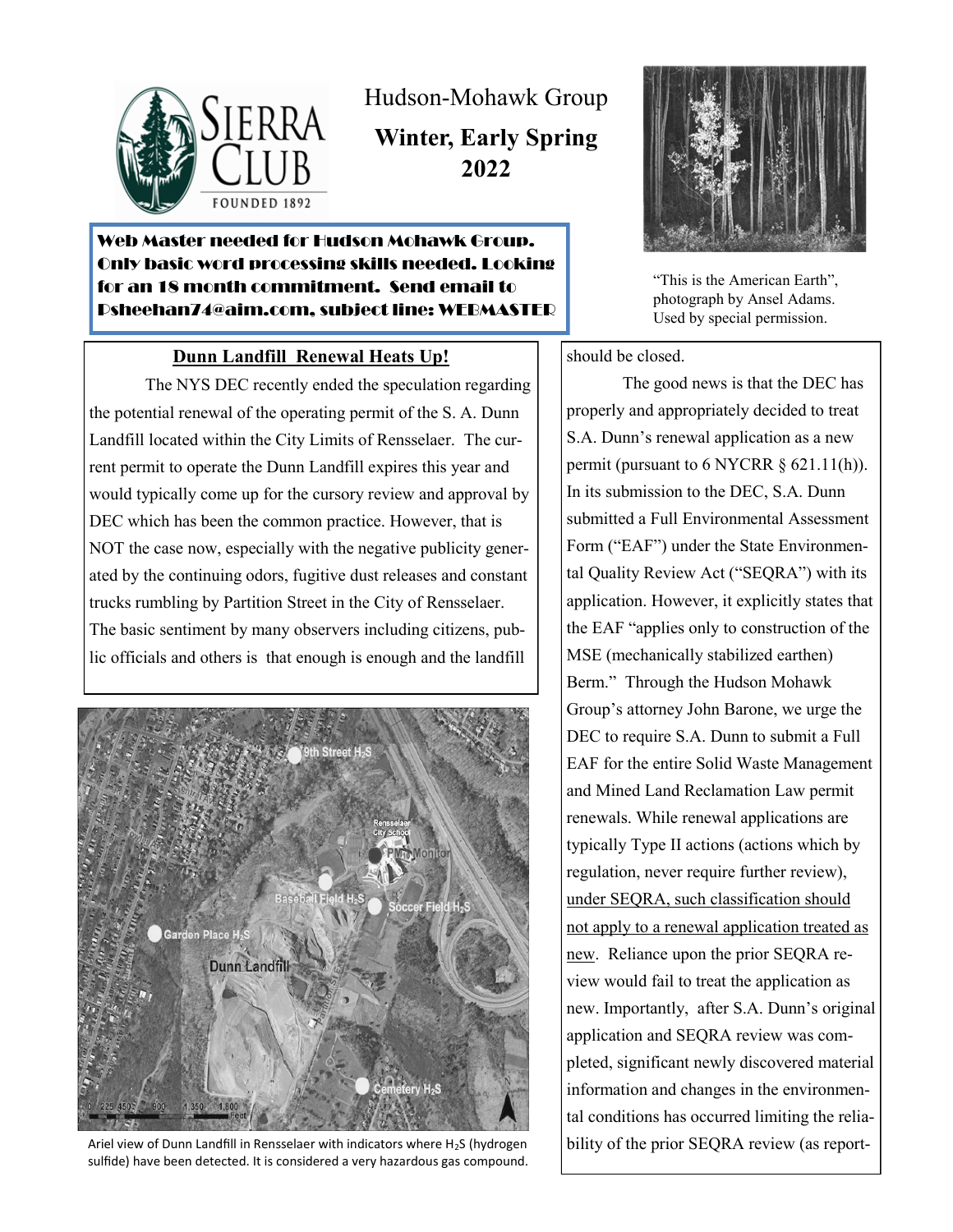ed in this newsletter previously.) Specifically, while the prior SEQRA review concluded that the project addressed and mitigated potential noise, traffic, air quality, and odor, both the community and the DEC have noted significant concerns and issues in these areas during S.A. Dunn's operations. Notably, the DEC modified S.A. Dunn's Solid Waste Management permit in October 2019 noting that the excess odors constitute "*newly discovered material information.*" Thus, we believe that a full SEQRA review of the current on-site characteristics and environmental impacts of the Solid Waste Management activities is appropriate. Therefore, S.A. Dunn should be required to update the EAF to address the entirety of its Solid Waste Management and mining activities.

Lastly, S.A. Dunn proposes a Public Participation Plan (PPP) that includes just two public informational meetings. The second public meeting is proposed for after the 30-day public comment period on a draft permit. This timing limits the utility of such public informational meeting. We are recommending that the second public meeting should instead occur before the public comment period in order to inform such public comment on the permit. Presumably S.A. Dunn proposed the timing of the second meeting in order to address questions and concerns raised during the public comment period. A third public meeting for this purpose would, therefore, be appropriate. Finally, the PPP does not address any public participation in the SEQRA review process. If this application proceeds with a full SEQRA review, as with a new permit, then the PPP should address the procedures for enhanced and informed public participation pursuant to the Environmental Justice policy under SEQRA as well. John Barone's team submitted timely comments to the DEC on January 27th and the basic points in that letter are included above.

A chief goal of our colleagues at the Rensselaer Environmental Coalition (REC) is to convince the Rensselaer City School District to issue a letter to DEC at its monthly meeting March 16, requesting that Dunn's permit be denied. Anyone can attend this meeting. The City of Rensselaer, the Town of East Greenbush and the Rensselaer county legislature have all issued resolutions to this effect. The school is a key component for full community pushback against the landfill.

### **Update from Northern Waters Committee**

NYS Department of State has funded comprehensive and exhaustive Watershed Revitalization plans for most NY watersheds. The Hudson-Mohawk Northern Watershed Committee is involved with two of them, the St Lawrence, and Upper Hudson. These plans are remarkably candid about the threats to the watersheds and show that probably 50% of the lakes and rivers in NYS are "impaired" for one reason or another, typically from wastewater and stormwater, agricultural runoff, soil erosion, acid rain, industrial pollution and exotics and invasive plants.

A typical plan will describe in detail, by town, every threat to every lake and stream segment in the watershed. Each plan has an oversight body to address and prioritize the many hundreds of recommendations found in them. Formal Watershed plan preparation always employs formal public input, typically employs outside consultants, and involves the DEC, DOS, local Soil and Water Conservation districts and sometimes county planners. Plans follow a structured EPA format for their preparation. The new web site for our committee https:// www.sierraclubhmnw.org has a *resource* tab with links to four Northern NY watershed plans. To get a good idea of what these plans do, browse the Upper Hudson plan on our website as it is well written, profusely illustrated and explains in detail the many projects proposed in that plan which total three hundred million dollars - for that watershed alone. Our committee's goal is is to use our list serv and social media to connect local members with ongoing projects to provide opportunities for them to participate in the worthwhile activities being encouraged by the various plans, so we are thoroughly involved with them at every level.

**Community Solar –Go Green AND Save Money!** Subscribing to a community solar farm is a great way to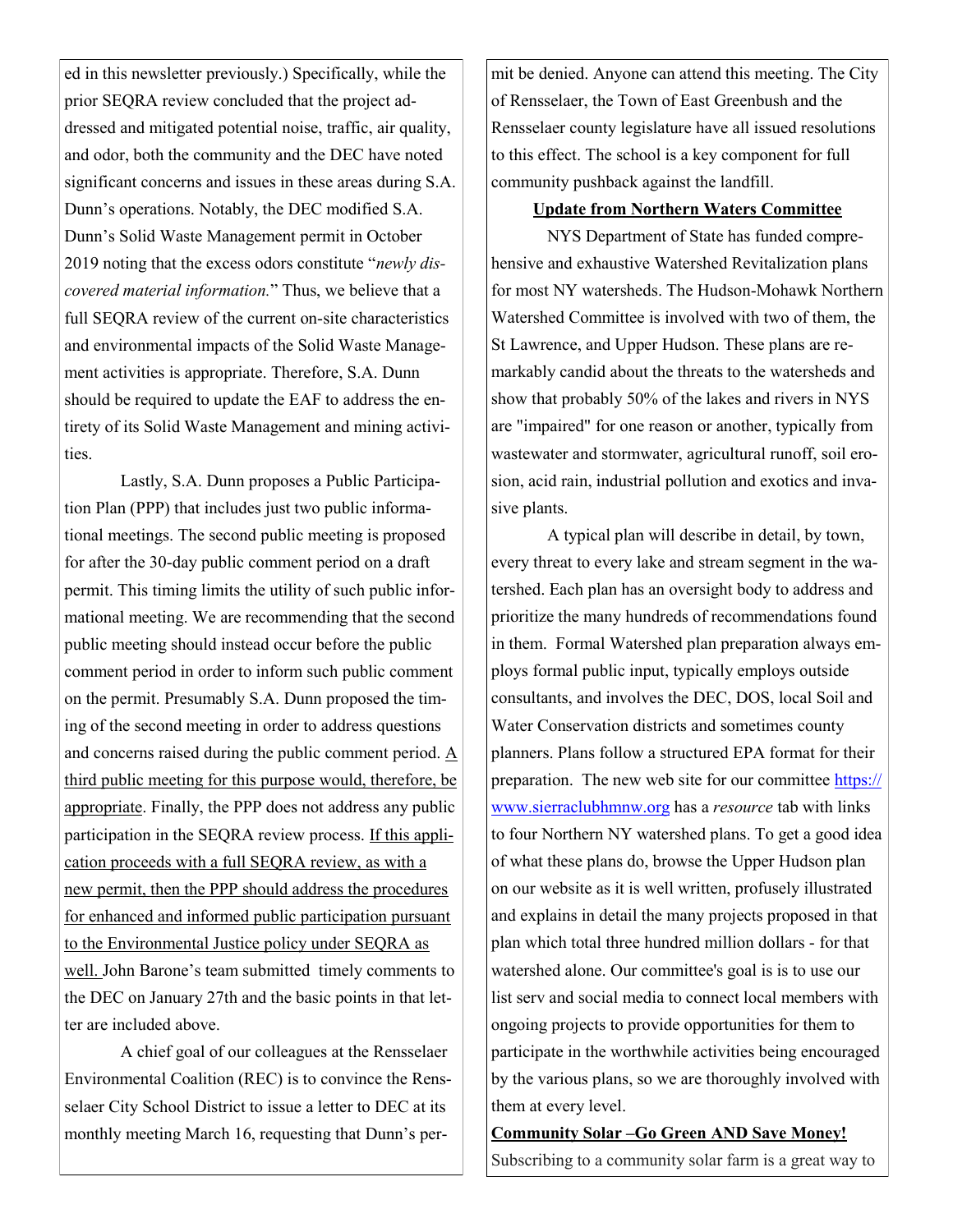support green energy in New York State and save on your electricity costs - guaranteed. Community solar companies pass along New York State subsidies in the form of a credit on your utility bill that provides as much as 10% savings off the utility rate charge. Plus you can also get a bonus sign on gift card for as much as \$200, depending on what community you live in or what company you sign up with. Since acquiring new customers is so expensive, it's actually cost effective for community solar providers to pay you to sign up!

Many communities around the state have opted to become part of the NYSERDA

Clean Energy Communities program and to participate in a local campaign to promote a clean energy product such as community solar, NYSERDA home weatherization discount programs such as Empower and Assisted Home Performance, heat pump technology for heating/cooling and hot water, electric vehicles and demand response. (More information on home energy efficiency programs can be found here: https://www.nyserda.ny.gov/All-Programs/Home-Energy-Efficiency-Upgrades).

A local campaign to get residents to sign on to community solar usually involves negotiating with a community solar provider to get the best possible deal. For the 8-county Capital Region, the non-profit Solarize used an RFP process to choose two providers – Nelnet and PowerMarket – who both provide a \$200 gift card for signing on. If you live in Albany, Schenectady, Rensselaer, Columbia, Greene, Washington and Warren Counties you can sign up for this limited time deal at https:// www.solarizealbany.org/community-solar.

Community solar is for renters, co-op and condo owners and homeowners – for anyone who pays their own electricity bill. When people think of solar energy, they usually imagine solar panels on roofs. Community solar is different – imagine instead a farm of solar panels and you are one of the off-takers of the energy produced. When you sign up for community solar you'll enjoy the following benefits: \*No roof-top panels; \*No sign up or cancellation fees; \*Up to 10% bill discount; \*As much as a \$200 sign on gift card \* Lower your carbon footprint

and support clean, locally generated electricity; \*Keep your current electricity provider and continue to receive their bill. If you're not sure if your community is participating in a Community Solar campaign currently, you can locate your Clean Energy Community Coordinator at https://www.nyserda.ny.gov/All-Programs/Clean-Energy-Communities/Find-A-Coordinator. Read more about community solar on NYSERDA's website here: https:// www.nyserda.ny.gov/All-Programs/NY-Sun/Solar-for-Your-Home/Community-Solar

#### **Saratoga Lake Development Troubling**

There has been an ongoing proposed development for over one year in the town of Malta to construct 96 condominiums and install a public launch site for kayaks and canoes. The project would replace the existing South Shore Marina. While the Hudson Mohawk Group is strongly in favor of the public launch site, there has not been a SEQRA review which is certainly called for in a development of this scope. This is taking place while on another section of Saratoga Lake, last year a developer cleared a heavily wooded area (see our Jan-March 2021 issue at http://www.sierraclubhudsonmohawk.org/ newsletters/ ) on a slope leading down to the Lake and how the Town and Planning Boards of the Town of Saratoga did not prepare a full Environmental Impact Statement under SEQRA for a proposed 32 single family home subdivision at Cedar Bluff Road overlooking Saratoga Lake. That site sits on 111 acres with elevations ranging up to 400 feet above the lake.

The Town Board, which has the ultimate approval for the site, just referred this to the Town Planning Board for a recommendation. We'd ask that our members in Malta write and contact their respective Town Board members and the Planning Board to demand a full EIS review under SEQRA for South Shore Marina project. It is astounding that there has been no discussion of the SEQRA process, one the chief aims of it is to encourage public deliberation and review prior to developments such as this moving forward. If you need more information, contact SC member Joe McTague at 518-727-7023.